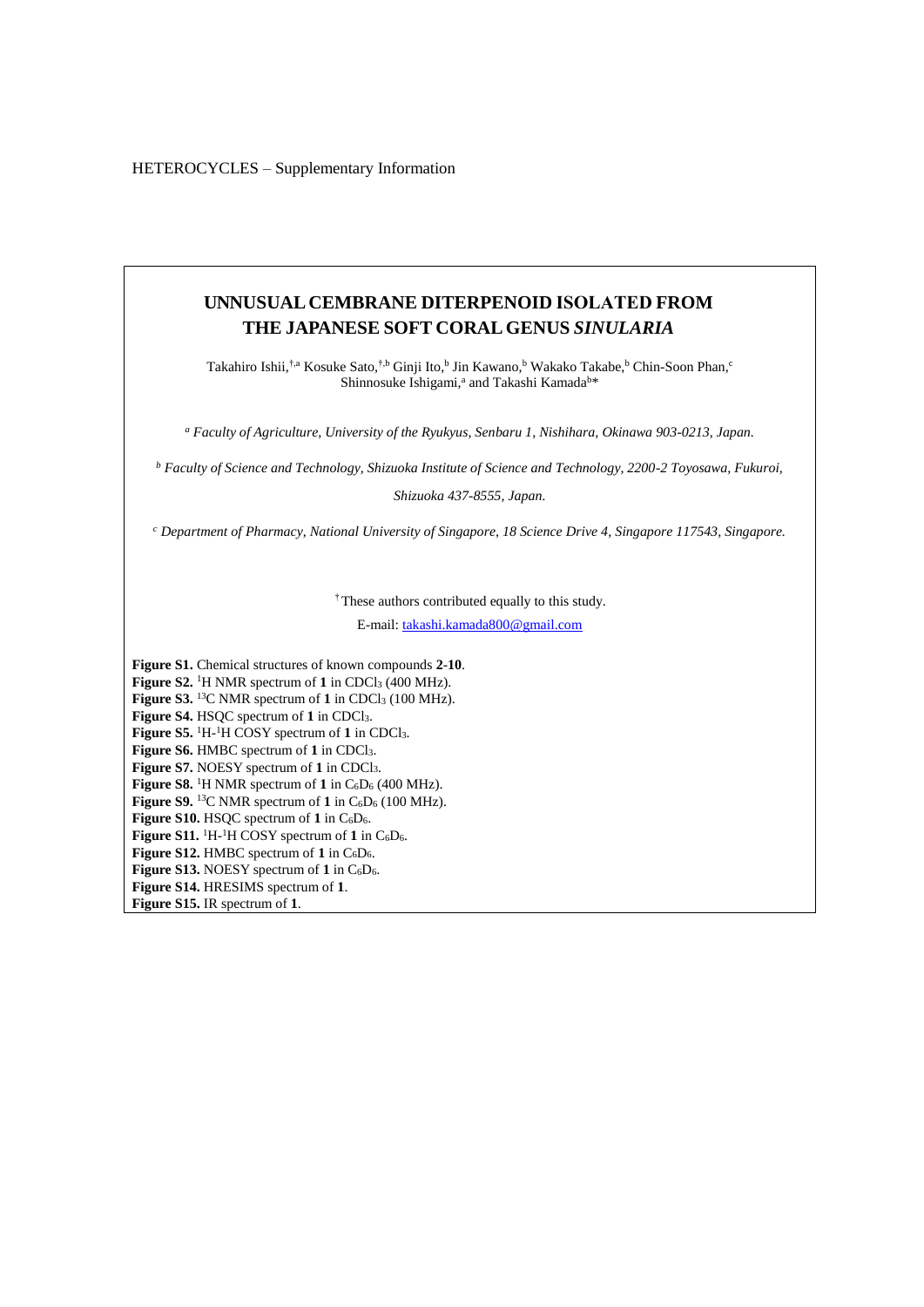

**Figure S1**. Chemical structures of known compounds **2**-**10**.



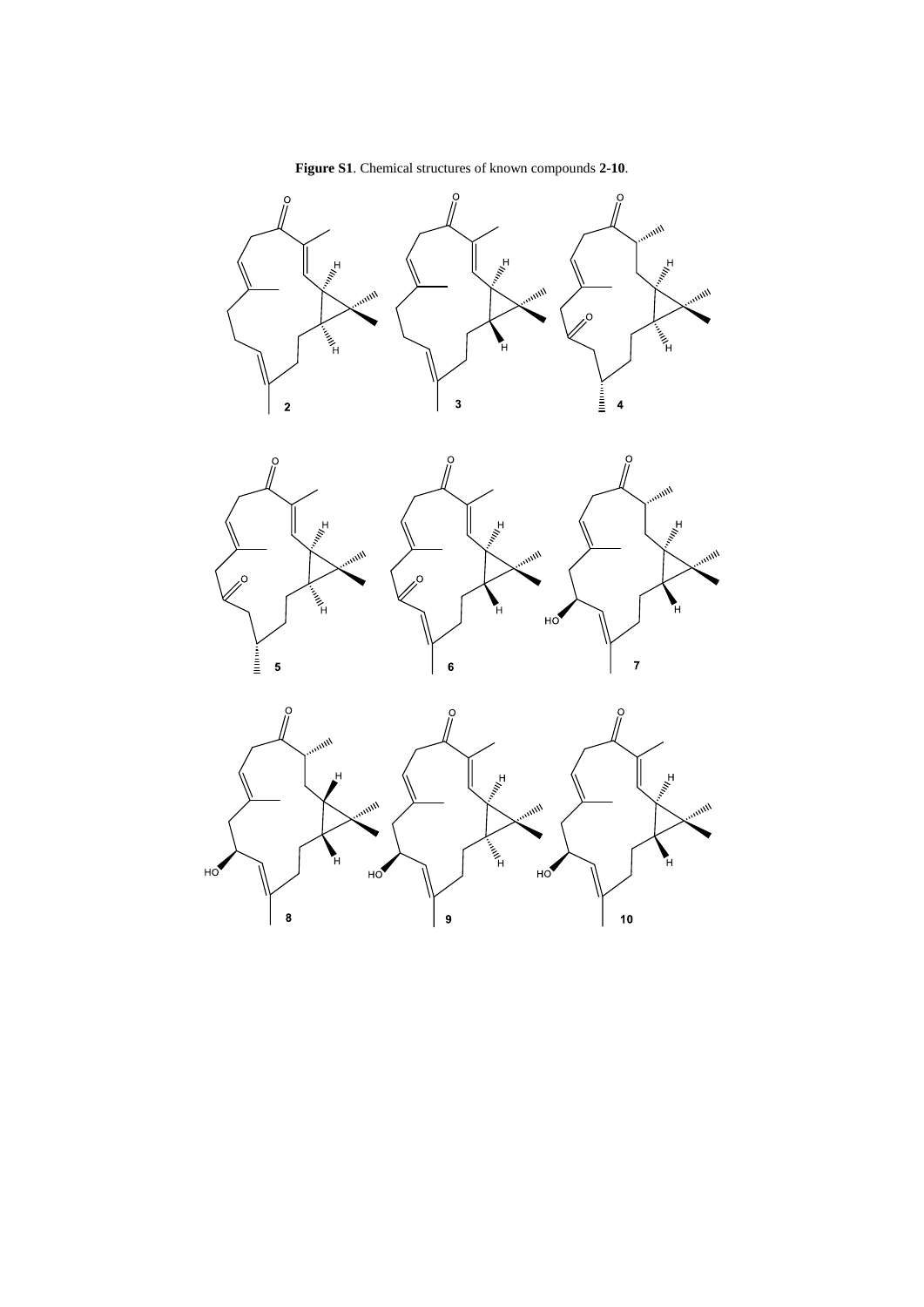

Figure S2.<sup>1</sup>H NMR spectrum of 1 in CDCl<sub>3</sub> (400 MHz).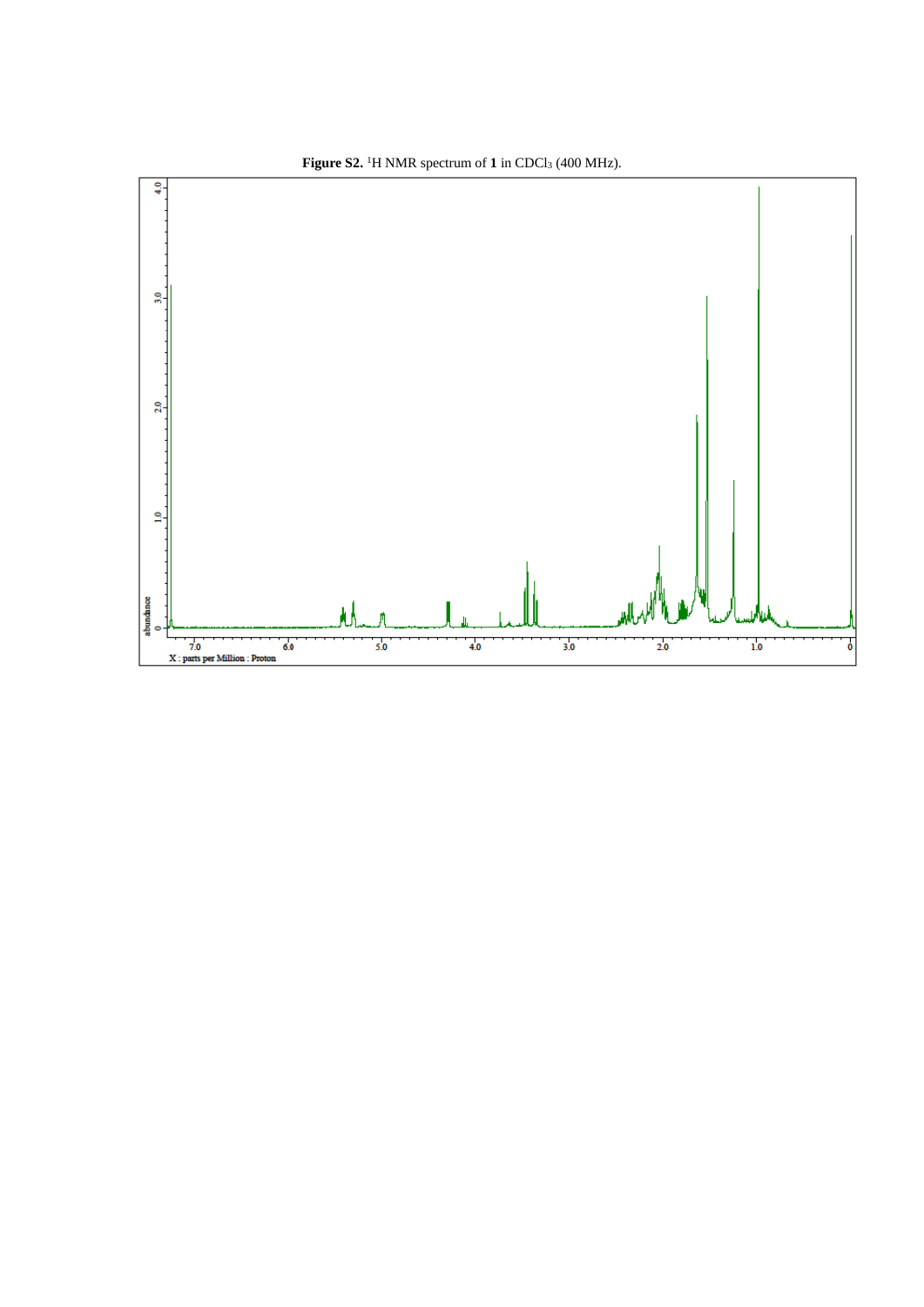

Figure S3.  $^{13}$ C NMR spectrum of 1 in CDCl<sub>3</sub> (100 MHz).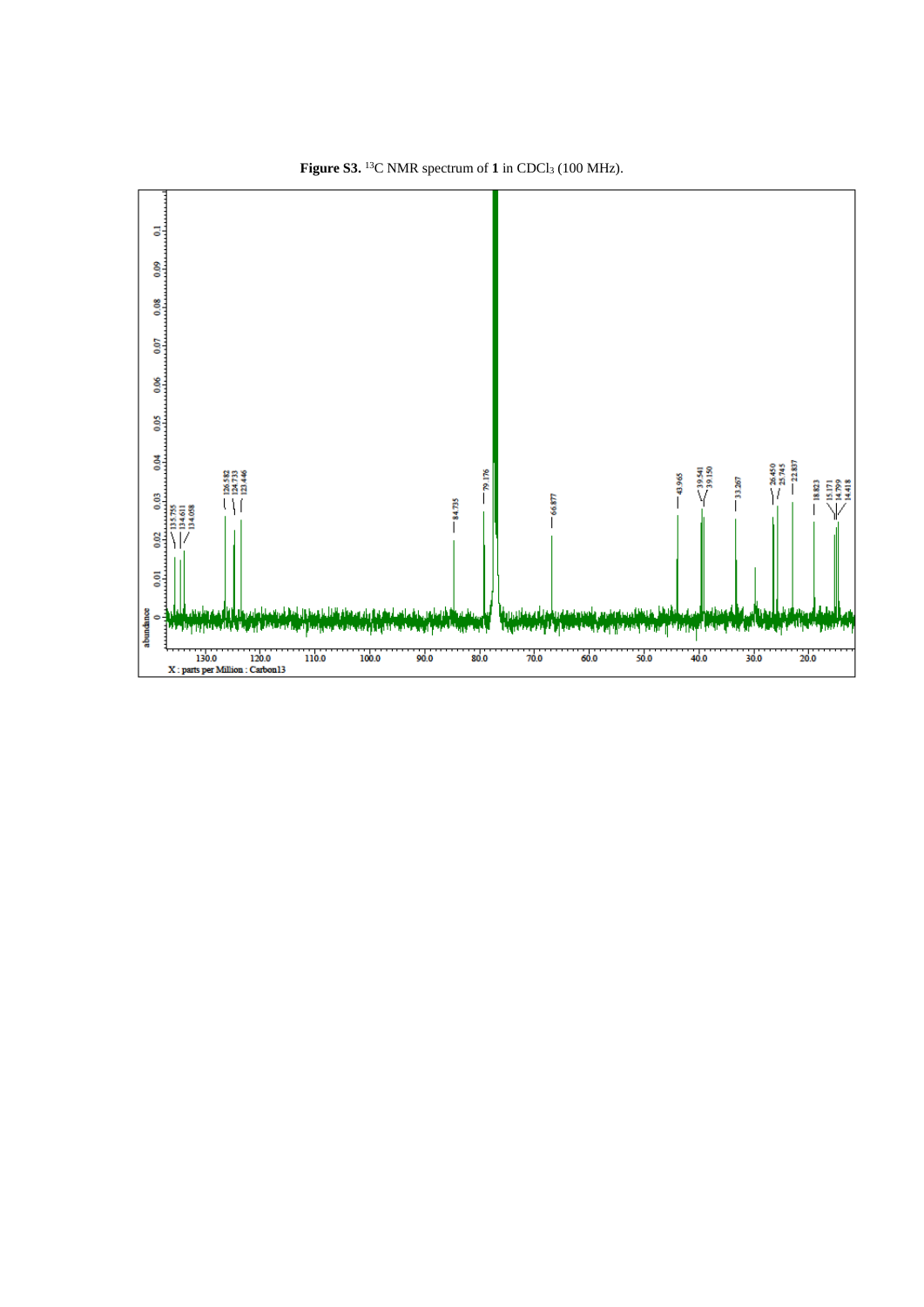

Figure S4. HSQC spectrum of 1 in CDCl<sub>3</sub>.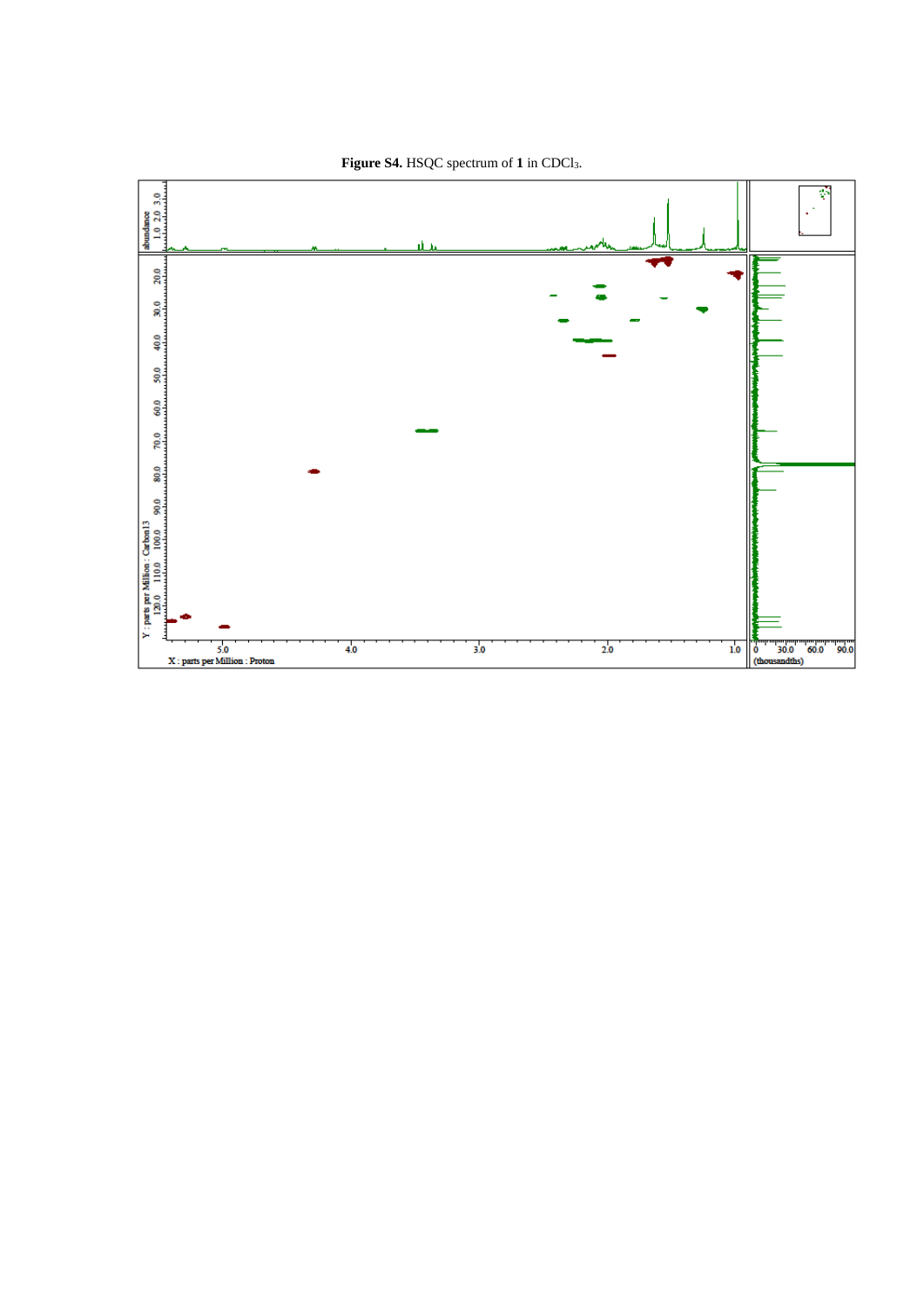

Figure S5. <sup>1</sup>H-<sup>1</sup>H COSY spectrum of 1 in CDCl<sub>3</sub>.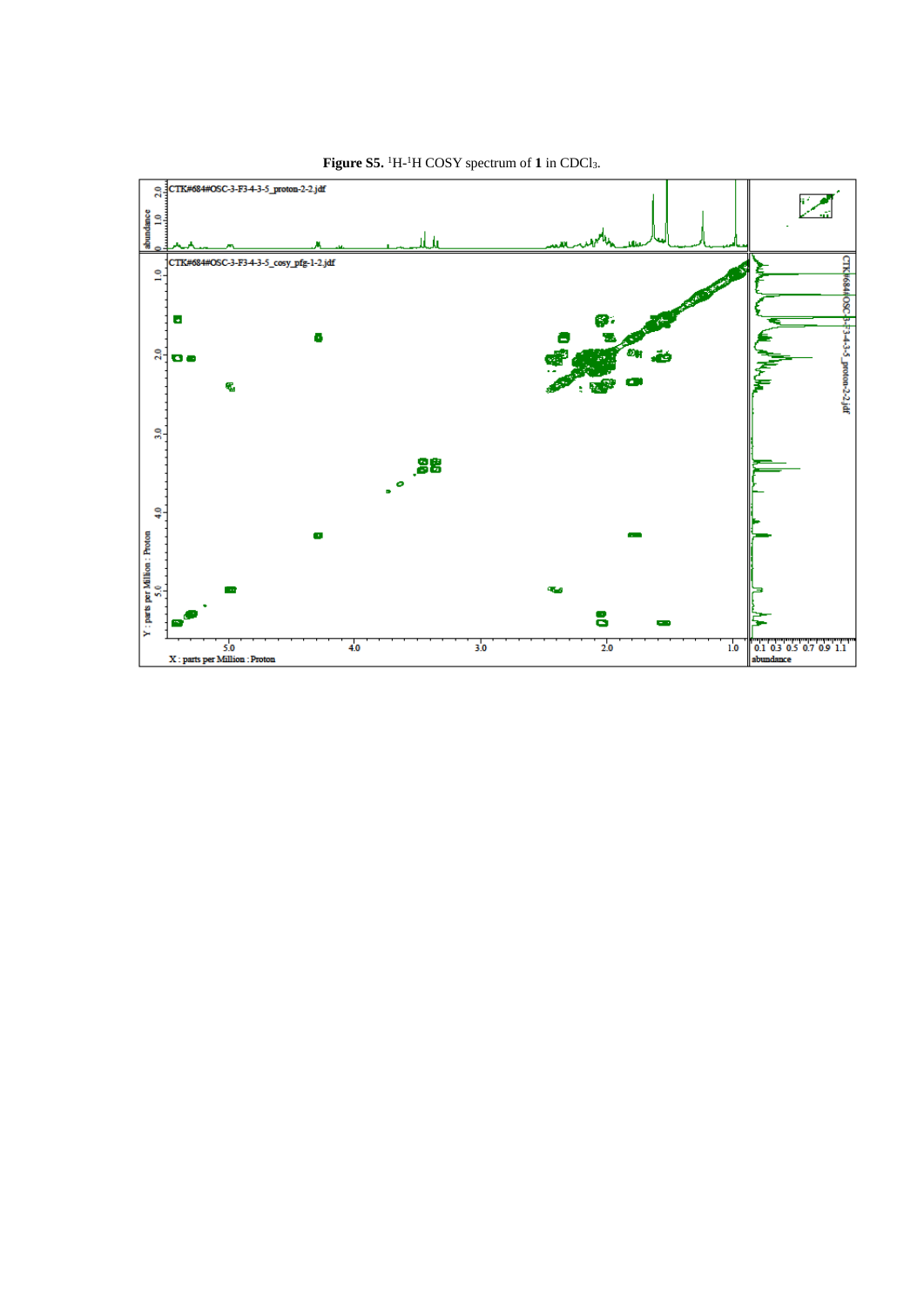

Figure S6. HMBC spectrum of 1 in CDCl<sub>3</sub>.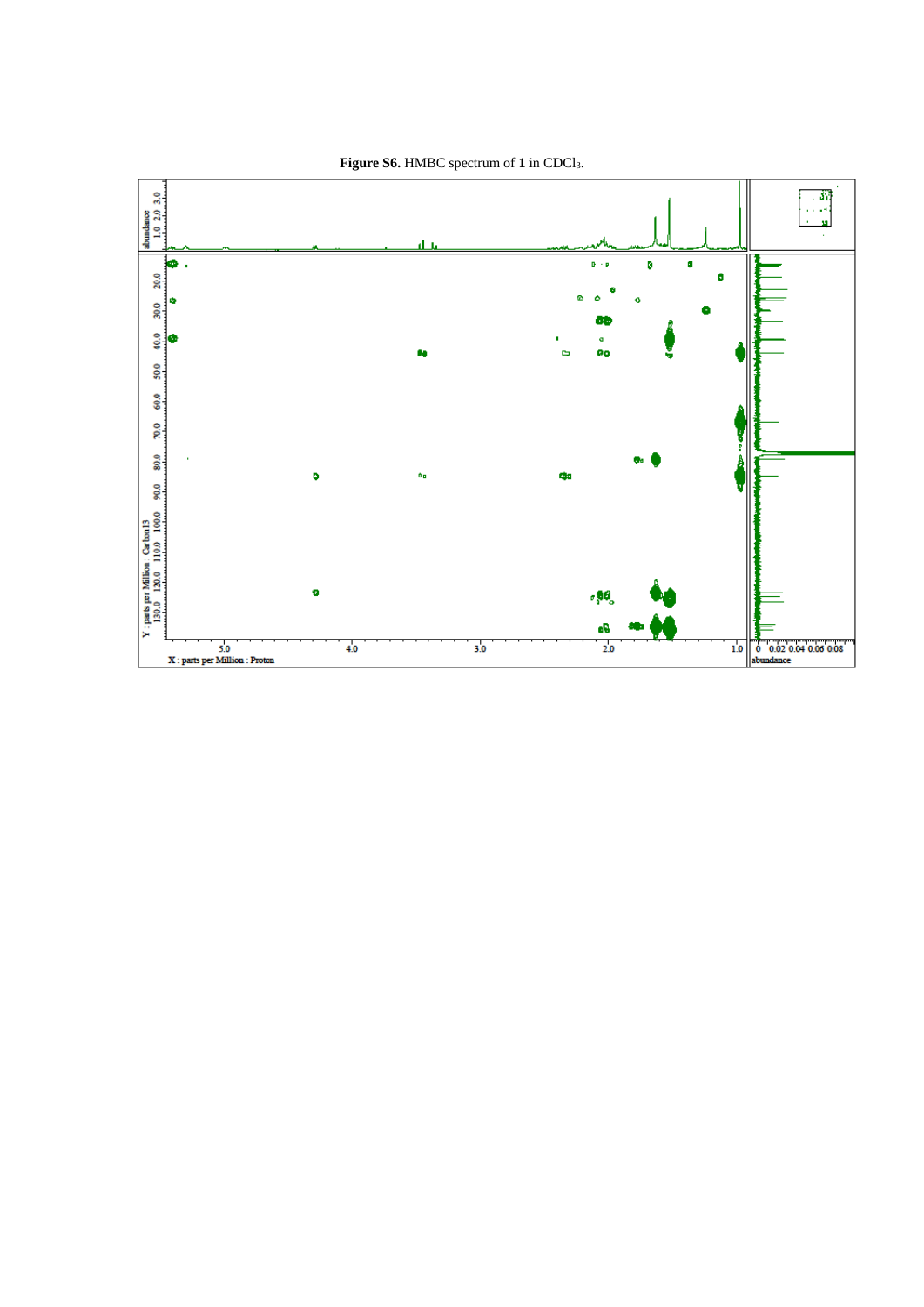

### Figure S7. NOESY spectrum of 1 in CDCl<sub>3</sub>.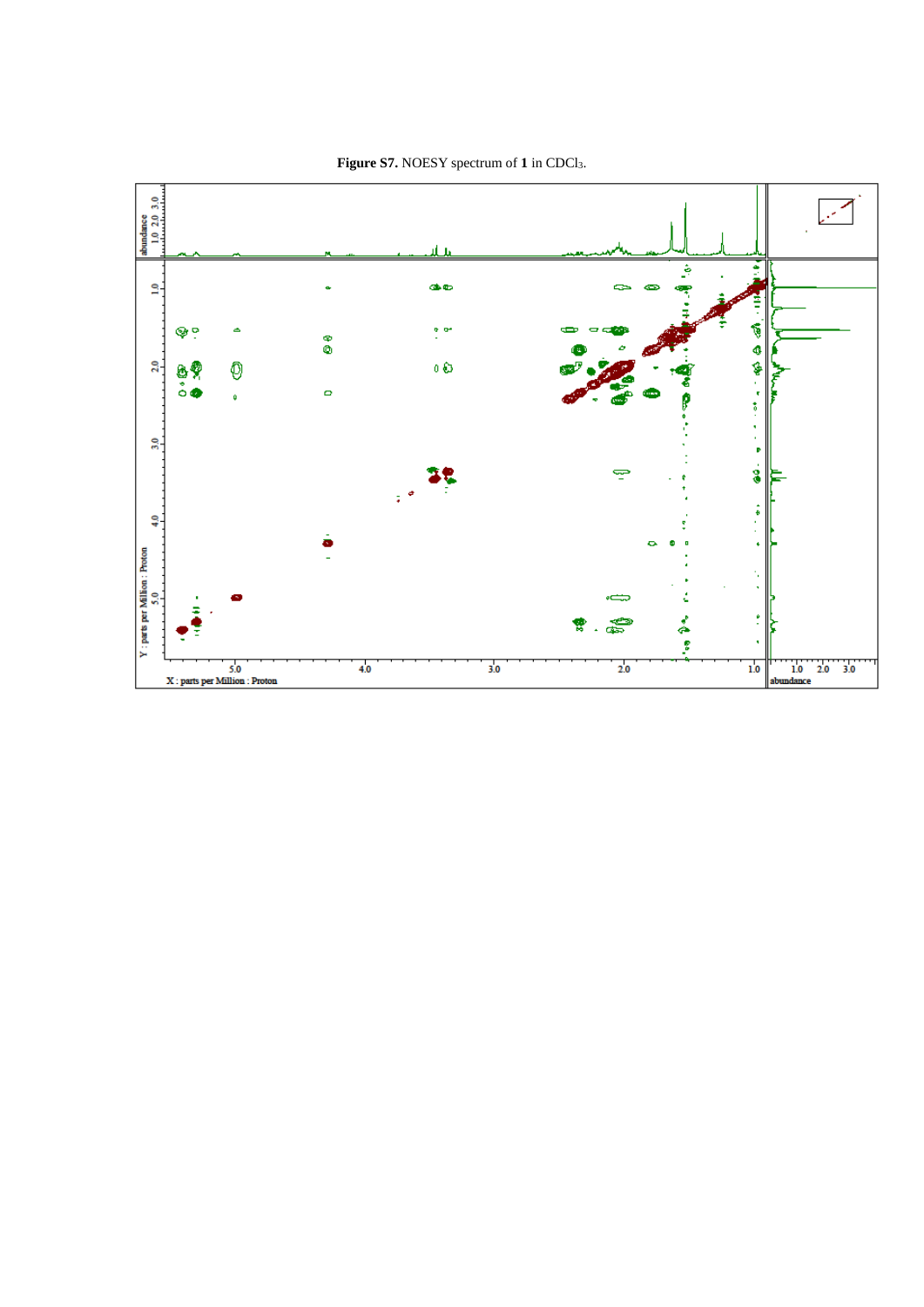

**Figure S8.** <sup>1</sup>H NMR spectrum of  $1$  in  $C_6D_6$  (400 MHz).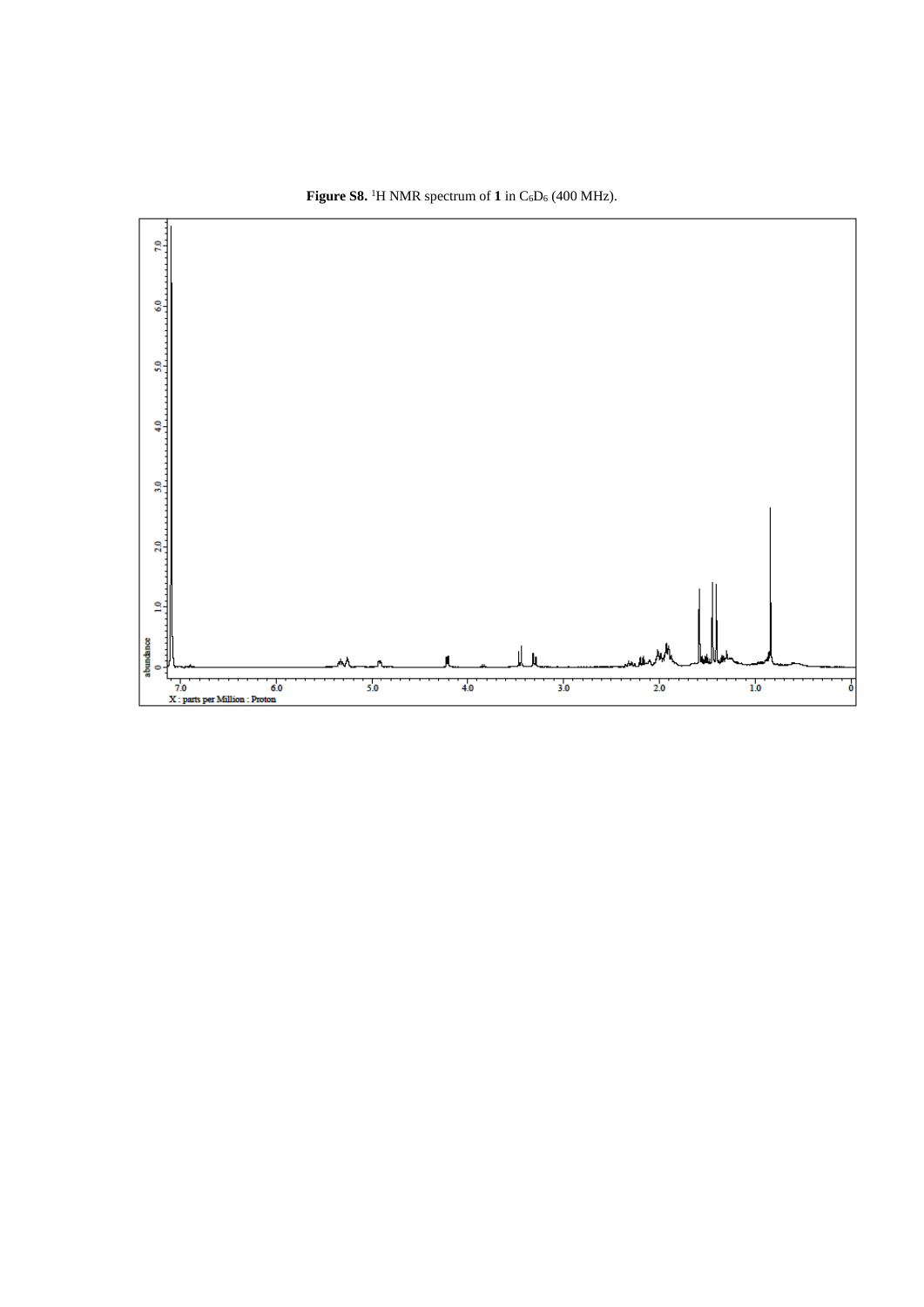

**Figure S9.** <sup>13</sup>C NMR spectrum of **1** in  $C_6D_6$  (100 MHz).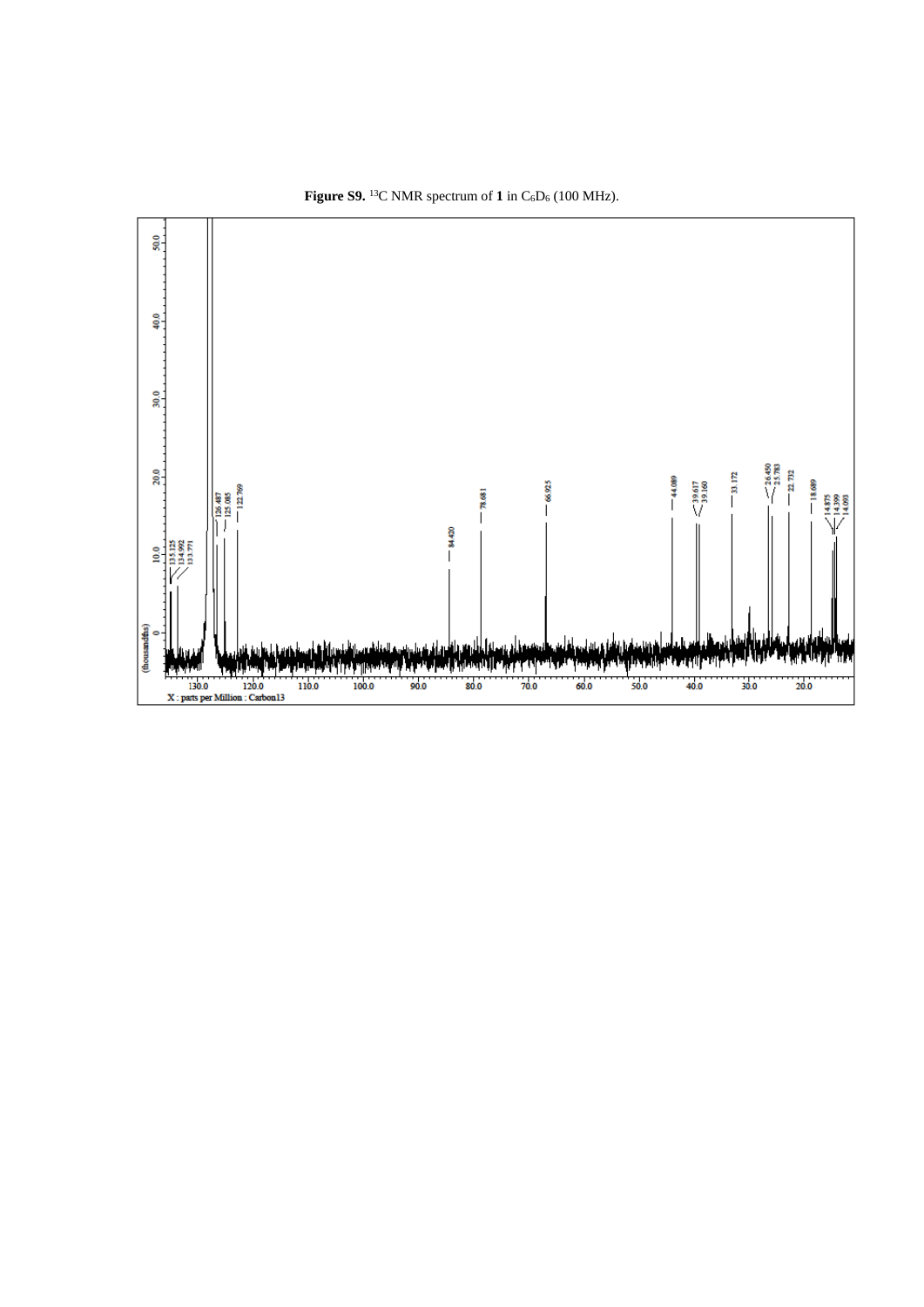

## Figure S10. HSQC spectrum of 1 in C<sub>6</sub>D<sub>6.</sub>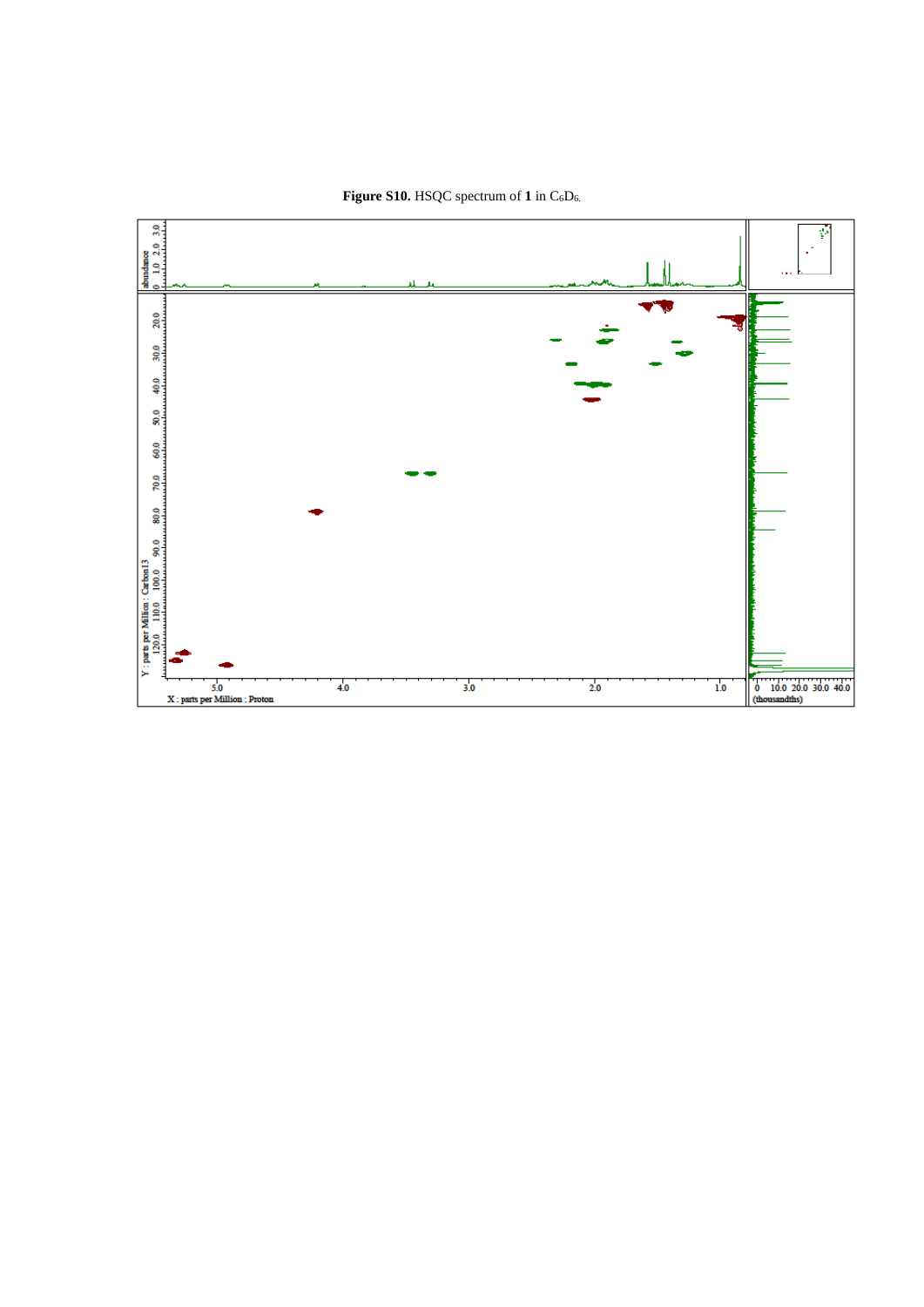

Figure S11. <sup>1</sup>H-<sup>1</sup>H COSY spectrum of 1 in  $C_6D_6$ .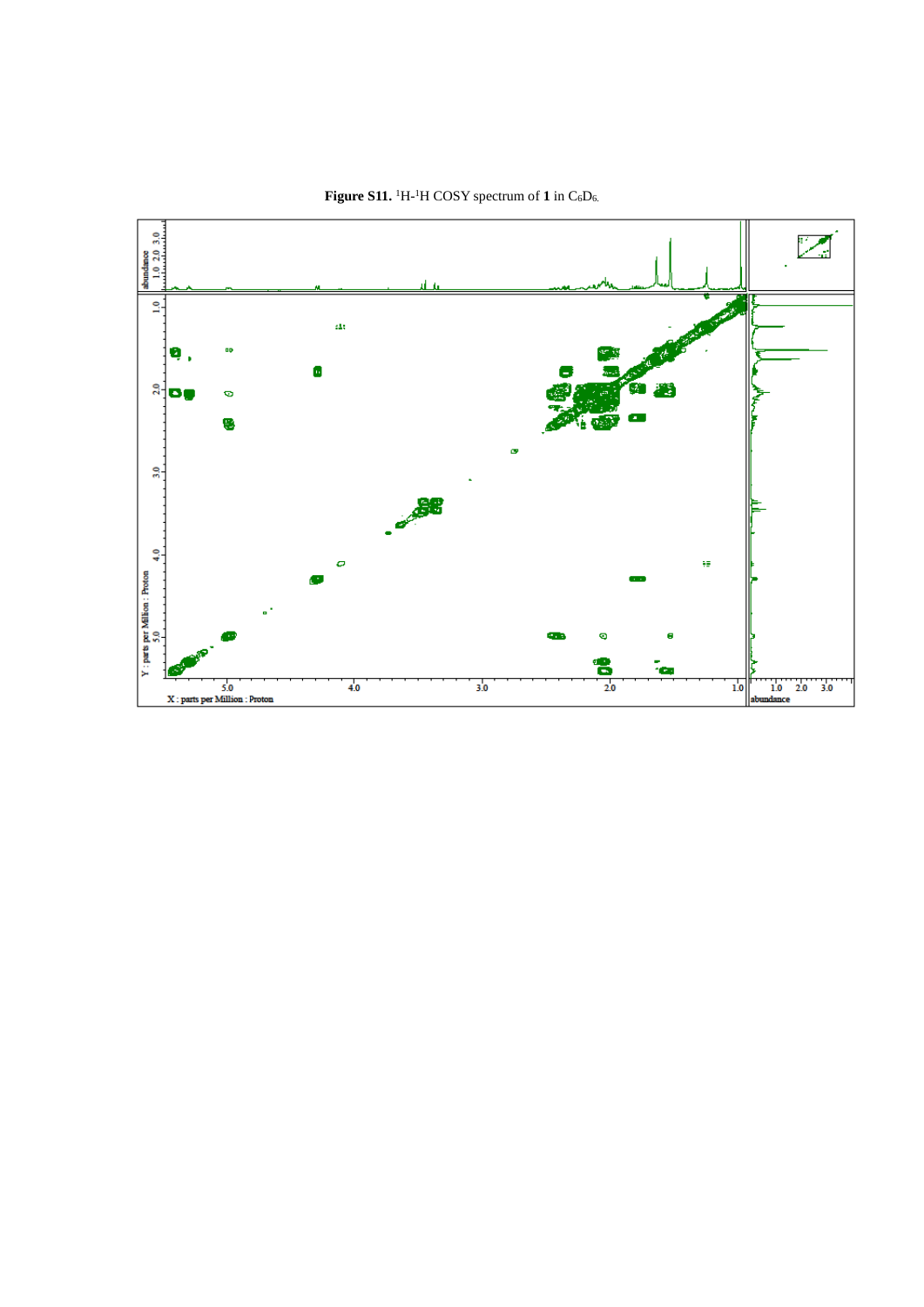

Figure S12. HMBC spectrum of 1 in  $C_6D_6$ .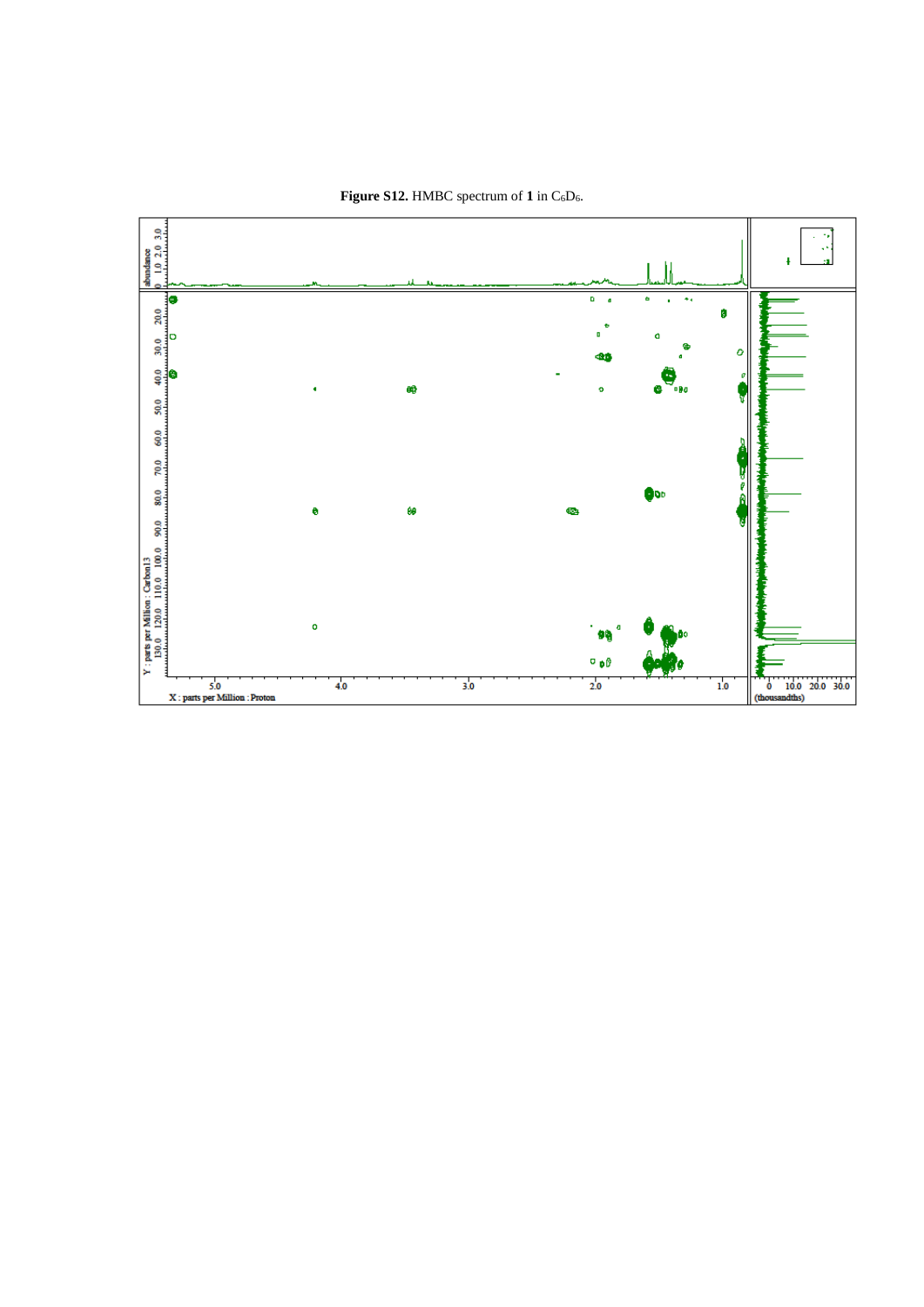

Figure S13. NOESY spectrum of 1 in  $C_6D_6$ .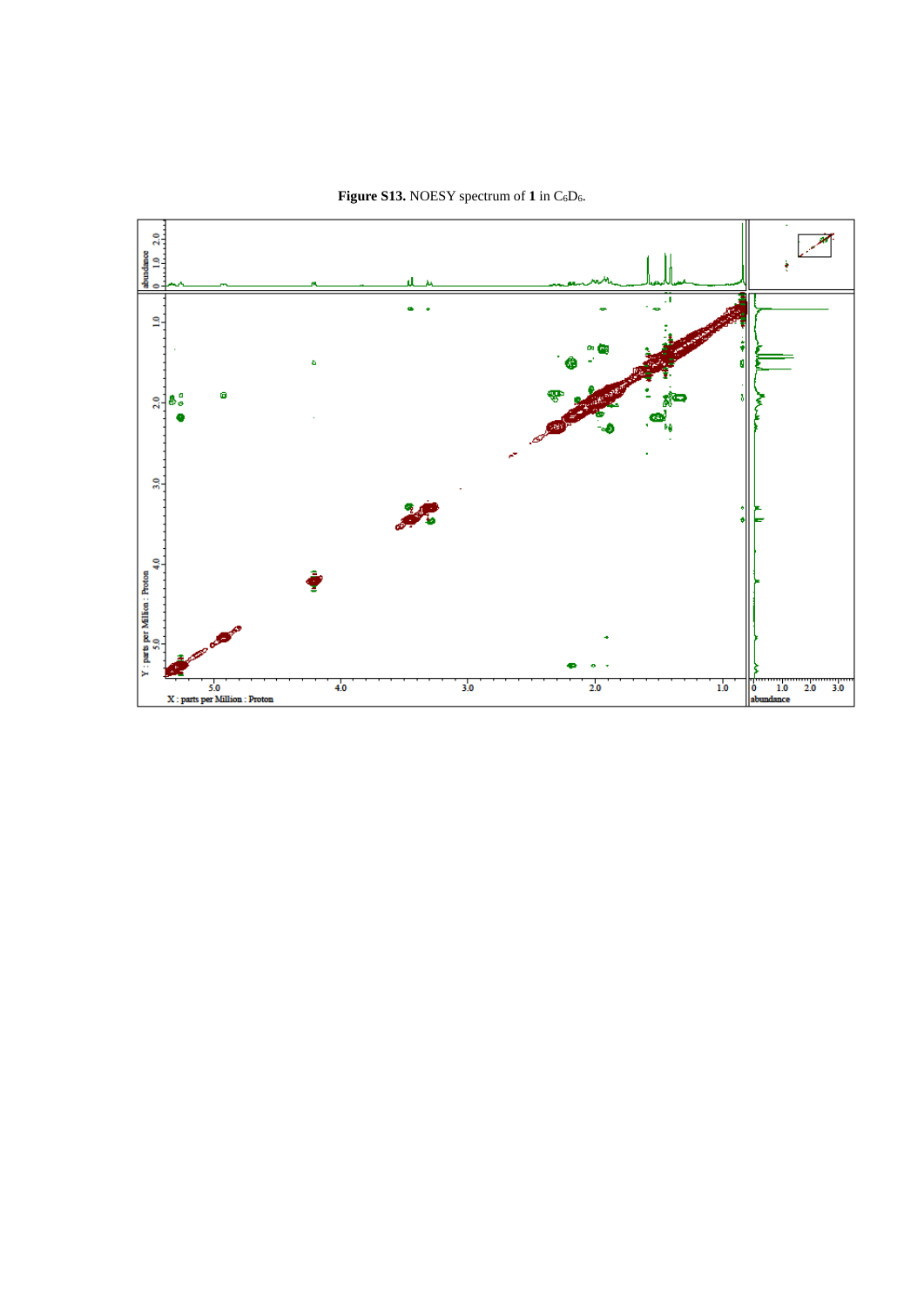### Figure S14. HRESIMS spectrum of 1.

### **Elemental Composition Report**

Tolerance = 5.0 mDa / DBE: min = -1.5, max = 50.0 Element prediction: Off Number of isotope peaks used for i-FIT = 3

Monoisotopic Mass, Even Electron Ions<br>749 formula(e) evaluated with 6 results within limits (all results (up to 1000) for each mass)<br>Elements Used:<br>C: 11-60 H: 15-95 N: 0-10 O: 0-12 Na: 0-1 Cl: 0-1 0. 11-00 n. 15-95<br>0SC-3 F3-4 3-5<br>211021\_Ishii01 1519 (8.577)

305.2475 100  $\%$ 306.2511 293.5552 307.2574308.2693 301.1481 303.2250 297.9537  $\frac{1}{322.5}$  m/z  $0 \frac{2}{310.0}$  $rac{2}{3125}$  $\frac{1}{320.0}$ للبعمبا  $\frac{1}{315.0}$   $\frac{1}{317.5}$ 295.0  $307.5$  $302.5$ 207.5  $300.0$ 305.0  $\frac{80.00}{100.00}$  $^{+1.5}_{-50.0}$ Minimum: Maximum:  $5.0$ 10.0 Mass  $\mathbf{RA}$ Calc. Mass  $mDa$  $\overline{\mathrm{PPM}}$  ${\tt DEE}$  $\mathtt{i}\text{-}\mathtt{FIT}$ i-FIT (Norm) Formula C20 H33 02<br>C18 H34 02<br>Ma<br>C15 H33 M2<br>C15 H33 M2<br>O4<br>Ma<br>R15 H34 M4<br>C1 305.2475 100.00 305.2481<br>305.2457  $\frac{-2}{5}$ .0  $\frac{4.5}{1.5}$  $\begin{array}{c} 131.7 \\ 133.1 \end{array}$  $-0.6$  $\frac{0.3}{1.7}$  $1.8$ 305.2454<br>305.2440  $\begin{smallmatrix} 2 & 1 \\ 3 & 5 \end{smallmatrix}$  $\overset{6}{\underset{11.5}{\scriptscriptstyle5}}$  $\overset{5}{\underset{0.5}{\scriptscriptstyle \bullet}}$  $\begin{array}{c} 134.2 \\ 135.1 \end{array}$  $\frac{2.8}{3.7}$ 305,2430  $4.5$ 14.7  $2.5$ 136.5  $5.1$ 305.2472  $0.3$  $1.0$  $0.5$ 142.9  $11.5$ 

1: TOF MS ES+  $6.07e+002$